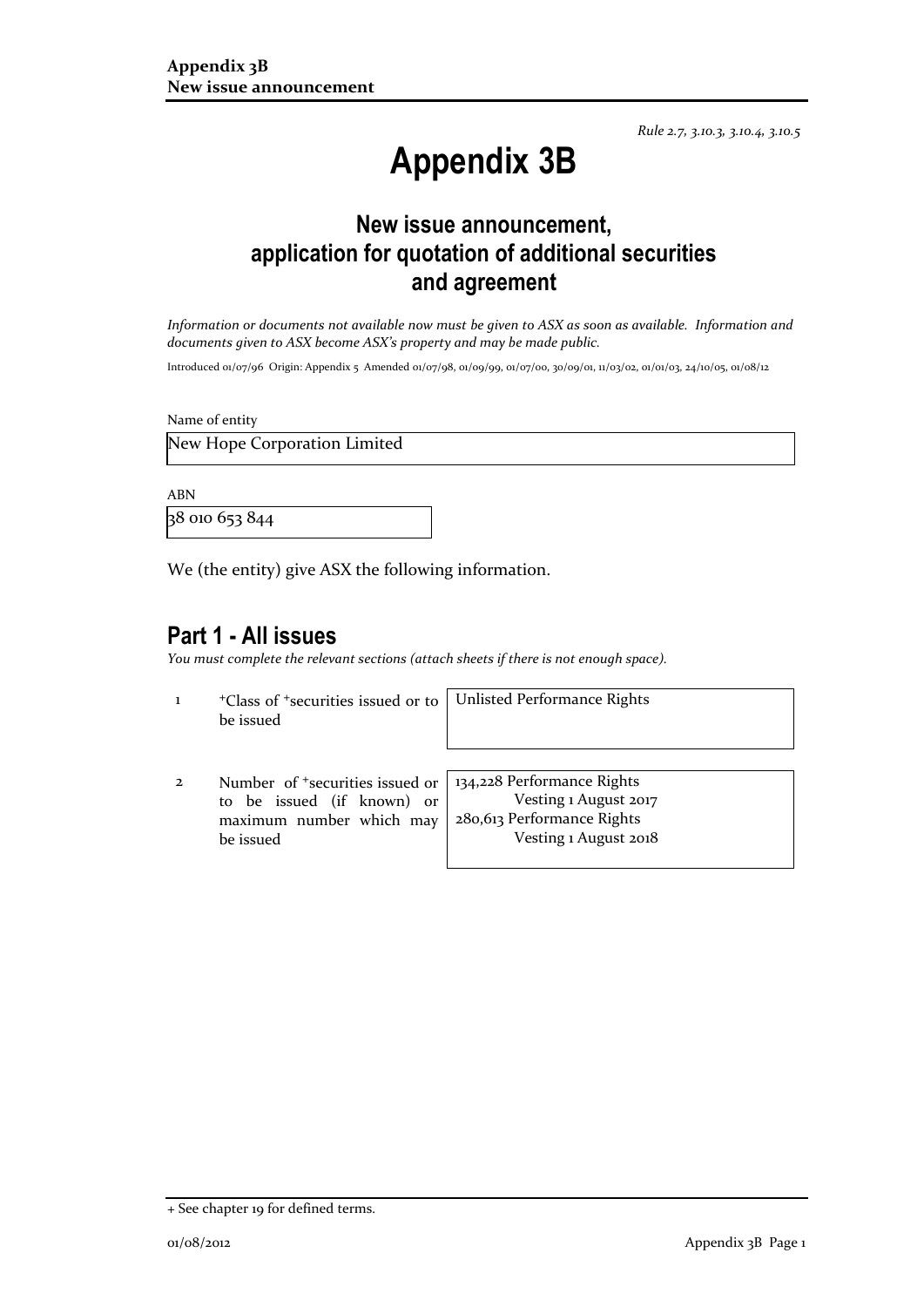3 Principal terms of the <sup>+</sup>securities (eg, if options, exercise price and expiry date; if partly paid <sup>+</sup>securities, the amount outstanding and due dates for payment; if <sup>+</sup>convertible securities, the conversion price and dates for conversion)

Performance Rights issued under the Employee Performance Right Share Plan.

August 2017 Performance Rights are issued on the following terms:

- a) the holder has a right to be issued Ordinary Shares vesting on 1 August 2017;
- b) vesting is subject to the employee remaining employed at 1 August 2017;
- c) the number of rights that vest is subject to satisfaction of the following performance conditions and their respective weightings:
	- i. Shareholder Value (50%)
	- ii. Project Development \ M&A ( $25\%$ )
	- iii. Strategic Plan (25%);
- d) rights expire on the date the employee ceases to be employed; and
- e) the exercise price is nil.

August 2018 Performance Rights are issued on the following terms:

- f) the holder has a right to be issued Ordinary Shares vesting on 1 August 2018;
- g) vesting is subject to the employee remaining employed at 1 August 2018;
- h) the number of rights that vest is subject to satisfaction of the following performance conditions and their respective weightings:
	- iv. Shareholder Value (50%)
	- v. Project Development \ M&A ( $25\%$ )
	- vi. Strategic Plan (25%);
- i) rights expire on the date the employee ceases to be employed; and
- j) the exercise price is nil.

<sup>+</sup> See chapter 19 for defined terms.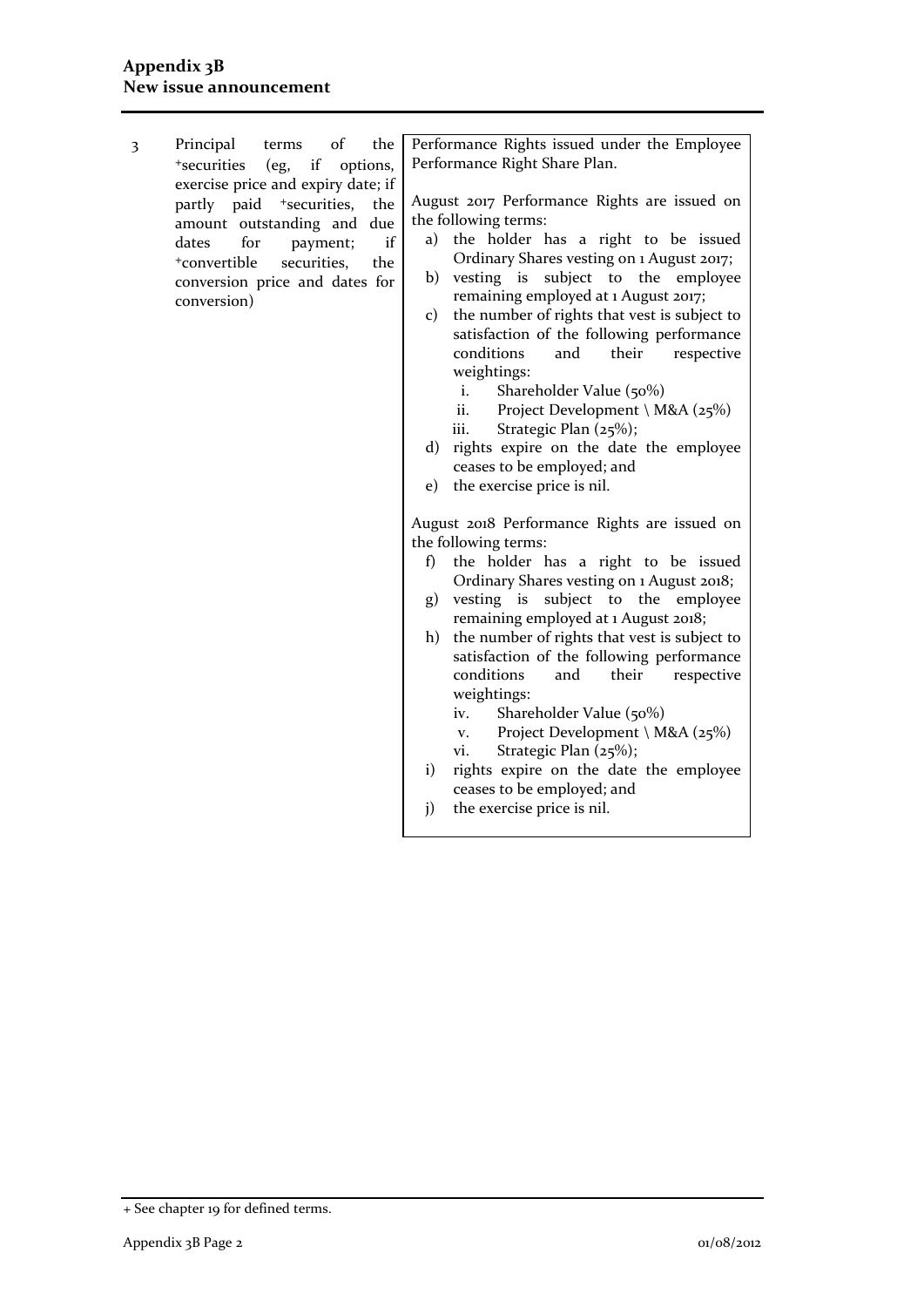- 4 Do the +securities rank equally in all respects from the date of allotment with an existing +class of quoted +securities? If the additional securities do not rank equally, please state: • the date from which they do • the extent to which they participate for the next dividend, (in the case of a trust, distribution) or interest payment • the extent to which they do not rank equally, other than in relation to the next dividend, distribution or interest payment No, shares issued upon the vesting of Performance Rights will rank equally with existing Ordinary Shares. 5 Issue price or consideration Nil 6 Purpose of the issue (If issued as consideration for the acquisition of assets, clearly identify those assets) Performance Rights issued under the Employee Performance Share Rights Plan 6a Is the entity an +eligible entity that has obtained security holder approval under rule 7.1A? If Yes, complete sections 6b – 6h *in relation to the +securities the subject of this Appendix 3B*, and comply with section 6i No 6b The date the security holder resolution under rule 7.1A was passed N/A N/A
- 6c Number of +securities issued without security holder approval under rule 7.1

<sup>+</sup> See chapter 19 for defined terms.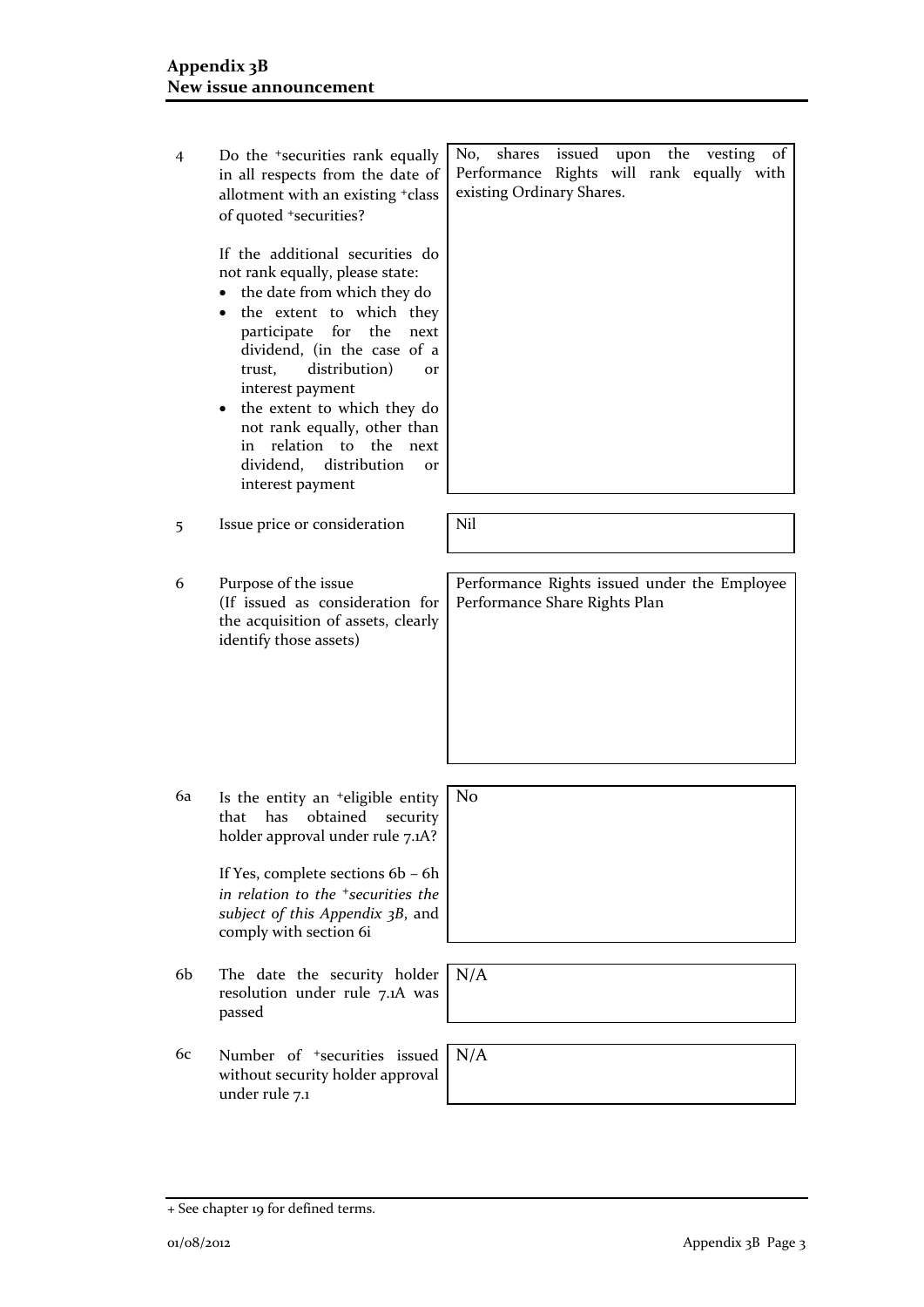- 6d Number of +securities issued with security holder approval under rule 7.1A
- 6e Number of +securities issued with security holder approval under rule 7.3, or another specific security holder approval (specify date of meeting) N/A
- 6f Number of securities issued under an exception in rule 7.2
- 6g If securities issued under rule 7.1A, was issue price at least 75% of 15 day VWAP as calculated under rule 7.1A.3? Include the issue date and both values. Include the source of the VWAP calculation. N/A
- 6h If securities were issued under rule 7.1A for non-cash consideration, state date on<br>which valuation of valuation of consideration was released to ASX Market Announcements
- 6i Calculate the entity's remaining issue capacity under rule 7.1 and rule 7.1A – complete Annexure 1 and release to ASX Market Announcements
- 7 Dates of entering <sup>+</sup>securities into uncertificated holdings or despatch of certificates
- 8 Number and <sup>+</sup>class of all <sup>+</sup>securities quoted on ASX (*including* the securities in section 2 if applicable)

| <sup>+</sup> Class     |
|------------------------|
| <b>Ordinary Shares</b> |
|                        |
|                        |
|                        |
|                        |
|                        |

 $N/A$ 

N/A

 $N/A$ 

| $\rm N/A$ |  |  |  |
|-----------|--|--|--|
|           |  |  |  |
|           |  |  |  |
|           |  |  |  |

20 November 2015

+ See chapter 19 for defined terms.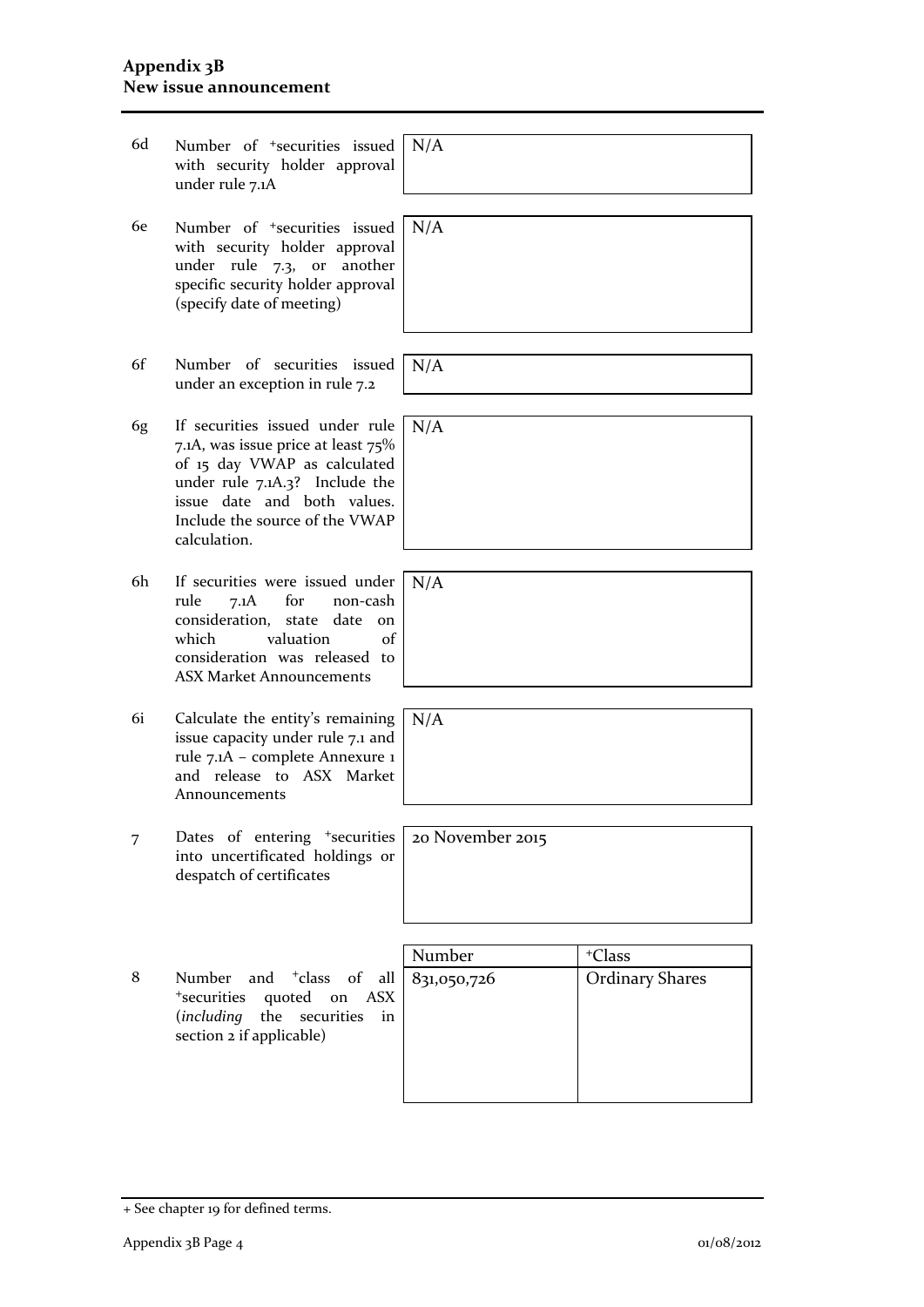- Number | +Class 9 Number and <sup>+</sup>class of all <sup>+</sup>securities not quoted on ASX (*including* the securities in  $\text{section 2}$  if applicable) Performance Rights (on vesting the rights require the issue of 579,898 Ordinary Shares) 30,828 268,457 280,613 1 August 2016 Performance Rights 1 August 2017 Performance Rights 1 August 2018 Performance Rights
- 10 Dividend policy (in the case of a trust, distribution policy) on the increased capital (interests)

Performance Rights - no dividend is payable. On vesting, dividends are payable on the Ordinary Shares issued.

# **Part 2 - Bonus issue or pro rata issue**

| 11 | security holder approval<br>Is<br>required?                                                                          |  |
|----|----------------------------------------------------------------------------------------------------------------------|--|
| 12 | Is the issue renounceable or non-<br>renounceable?                                                                   |  |
| 13 | Ratio in which the <sup>+</sup> securities<br>will be offered                                                        |  |
| 14 | <sup>+</sup> Class of <sup>+</sup> securities to which the<br>offer relates                                          |  |
| 15 | *Record date to determine<br>entitlements                                                                            |  |
| 16 | holdings<br>different<br>Will<br>on<br>registers (or subregisters) be<br>aggregated for calculating<br>entitlements? |  |
| 17 | Policy for deciding entitlements<br>in relation to fractions                                                         |  |

<sup>+</sup> See chapter 19 for defined terms.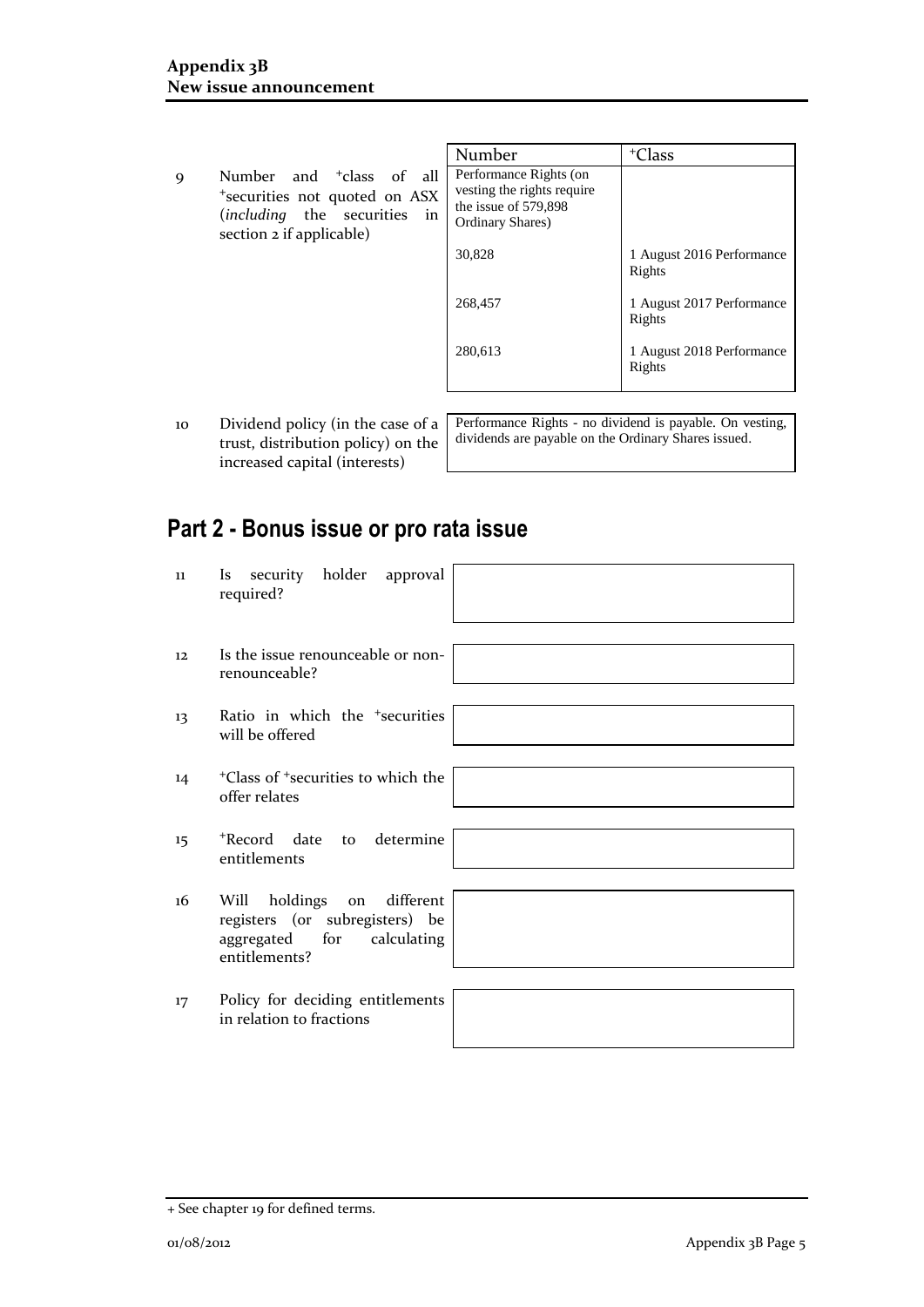#### **Appendix 3B New issue announcement**

| 18 | Names of countries in which the<br>entity has <sup>+</sup> security holders who<br>will not be sent new issue<br>documents                                                          |  |
|----|-------------------------------------------------------------------------------------------------------------------------------------------------------------------------------------|--|
|    | Note: Security holders must be told how their<br>entitlements are to be dealt with.<br>Cross reference: rule 7.7.                                                                   |  |
|    |                                                                                                                                                                                     |  |
| 19 | Closing date for<br>receipt<br>of<br>acceptances or renunciations                                                                                                                   |  |
| 20 | Names of any underwriters                                                                                                                                                           |  |
|    |                                                                                                                                                                                     |  |
| 21 | Amount of any underwriting fee<br>or commission                                                                                                                                     |  |
|    |                                                                                                                                                                                     |  |
| 22 | Names of any brokers to the<br>issue                                                                                                                                                |  |
|    |                                                                                                                                                                                     |  |
|    |                                                                                                                                                                                     |  |
| 23 | Fee or commission payable to<br>the broker to the issue                                                                                                                             |  |
|    |                                                                                                                                                                                     |  |
| 24 | Amount of any handling fee<br>payable to brokers who lodge<br>acceptances or renunciations on<br>behalf of <sup>+</sup> security holders                                            |  |
|    |                                                                                                                                                                                     |  |
| 25 | If the issue is contingent on<br>*security holders' approval, the<br>date of the meeting                                                                                            |  |
|    |                                                                                                                                                                                     |  |
| 26 | Date entitlement and acceptance<br>form and prospectus or Product<br>Disclosure Statement will be sent<br>to persons entitled                                                       |  |
|    |                                                                                                                                                                                     |  |
| 27 | If the entity has issued options,<br>and the terms entitle option<br>holders<br>participate<br>to<br>on<br>exercise, the date on which<br>notices will be sent to option<br>holders |  |
|    |                                                                                                                                                                                     |  |
| 28 | Date rights trading will begin (if<br>applicable)                                                                                                                                   |  |
|    |                                                                                                                                                                                     |  |
| 29 | Date rights trading will end (if<br>applicable)                                                                                                                                     |  |

<sup>+</sup> See chapter 19 for defined terms.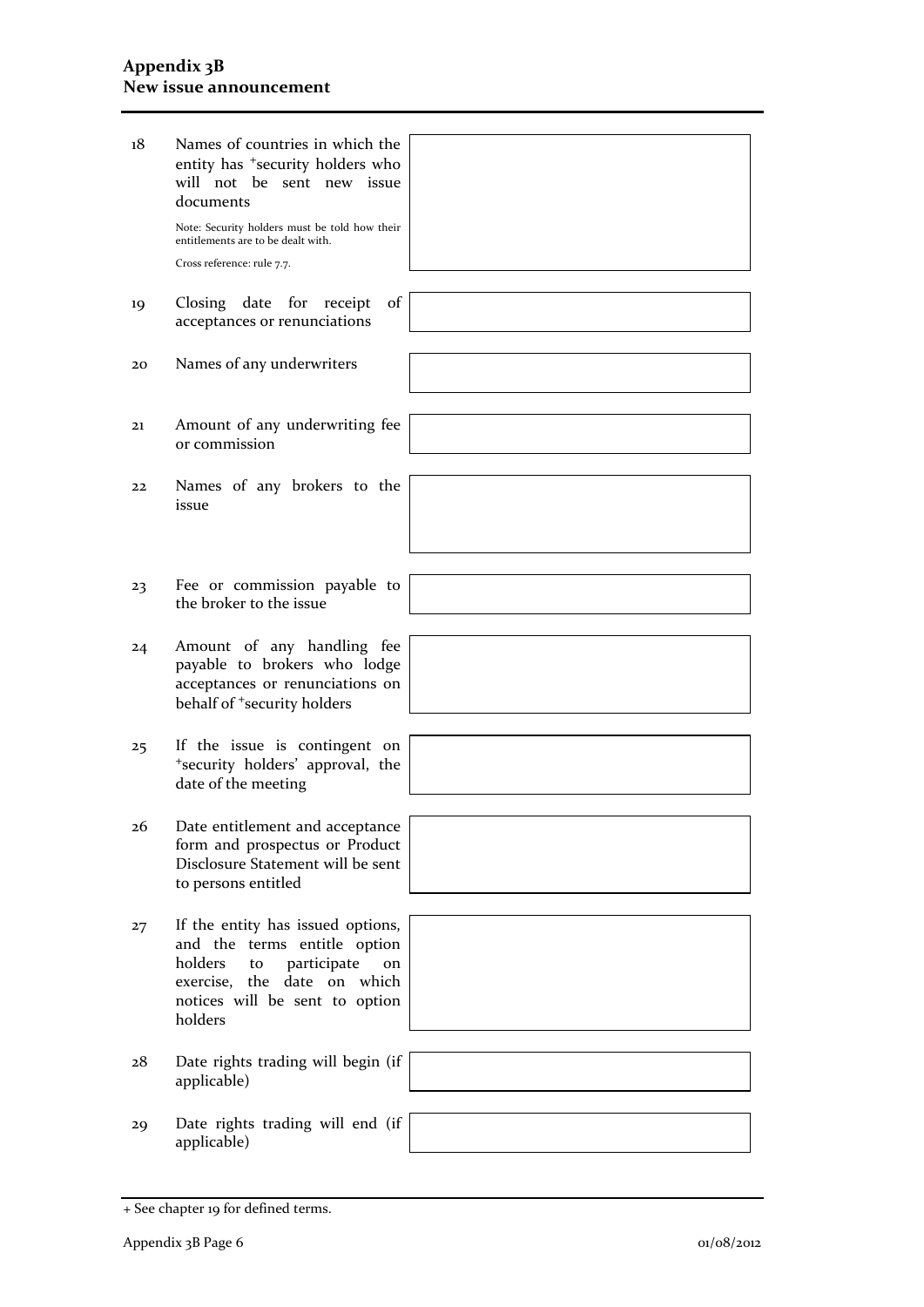- 30 How do <sup>+</sup>security holders sell their entitlements *in full* through a broker?
- 31 How do <sup>+</sup>security holders sell *part* of their entitlements through a broker and accept for the balance?

|  | <u> 1989 - Andrea Andrew Maria (h. 1989).</u> |  |
|--|-----------------------------------------------|--|
|  |                                               |  |
|  |                                               |  |
|  |                                               |  |
|  |                                               |  |
|  |                                               |  |
|  |                                               |  |
|  |                                               |  |
|  |                                               |  |
|  |                                               |  |
|  |                                               |  |
|  |                                               |  |
|  |                                               |  |
|  |                                               |  |
|  |                                               |  |
|  |                                               |  |
|  |                                               |  |
|  |                                               |  |
|  |                                               |  |
|  |                                               |  |

32 How do <sup>+</sup>security holders dispose of their entitlements (except by sale through a broker)?

33 <sup>+</sup>Despatch date

## **Part 3 - Quotation of securities**

*You need only complete this section if you are applying for quotation of securities*

- 34 Type of securities (*tick one*)
- (a) **Securities described in Part 1**
- (b) All other securities

Example: restricted securities at the end of the escrowed period, partly paid securities that become fully paid, employee incentive share securities when restriction ends, securities issued on expiry or conversion of convertible securities

### **Entities that have ticked box 34(a)**

#### **Additional securities forming a new class of securities**

*Tick to indicate you are providing the information or documents*

- 35 If the <sup>+</sup>securities are <sup>+</sup>equity securities, the names of the 20 largest holders of the additional <sup>+</sup>securities, and the number and percentage of additional <sup>+</sup>securities held by those holders
- 

36 If the <sup>+</sup>securities are <sup>+</sup>equity securities, a distribution schedule of the additional <sup>+</sup>securities setting out the number of holders in the categories 1 - 1,000 1,001 - 5,000

5,001 - 10,000 10,001 - 100,000 100,001 and over

<sup>+</sup> See chapter 19 for defined terms.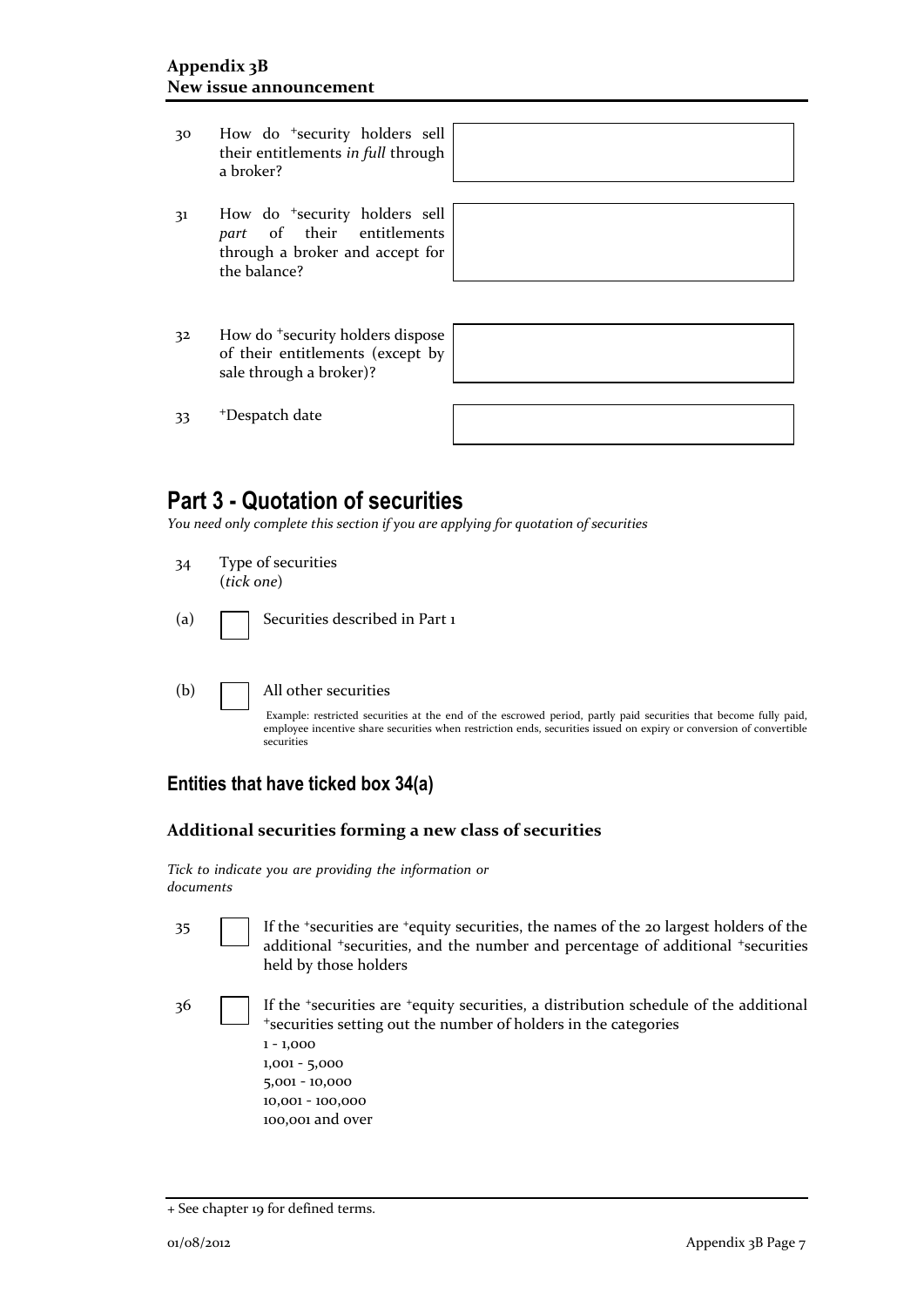37 A copy of any trust deed for the additional +securities

## **Entities that have ticked box 34(b)**

- 38 Number of securities for which <sup>+</sup>quotation is sought
- 39 Class of <sup>+</sup>securities for which quotation is sought
- 40 Do the <sup>+</sup>securities rank equally in  $\lceil$ all re allotm of quo

If the additional securities do not rank equally, please state:

- the date from which they do
- the extent to which they participate for the next dividend, (in the case of a trust, distribution) or interest payment
- the extent to which they do not rank equally, other than in relation to the next dividend, distribution or interest payment
- 41 Reason for request for quotation now

Example: In the case of restricted securities, end of restriction period

(if issued upon conversion of another security, clearly identify that other security)

42 Number and <sup>+</sup>class of all <sup>+</sup>securities quoted on ASX (*including* the securities in clause 38)

| Number | <sup>+</sup> Class |
|--------|--------------------|
|        |                    |
|        |                    |
|        |                    |
|        |                    |
|        |                    |
|        |                    |

| spects from the date of                 |
|-----------------------------------------|
| ent with an existing <sup>+</sup> class |
| sted <sup>+</sup> securities?           |

- -



<sup>+</sup> See chapter 19 for defined terms.